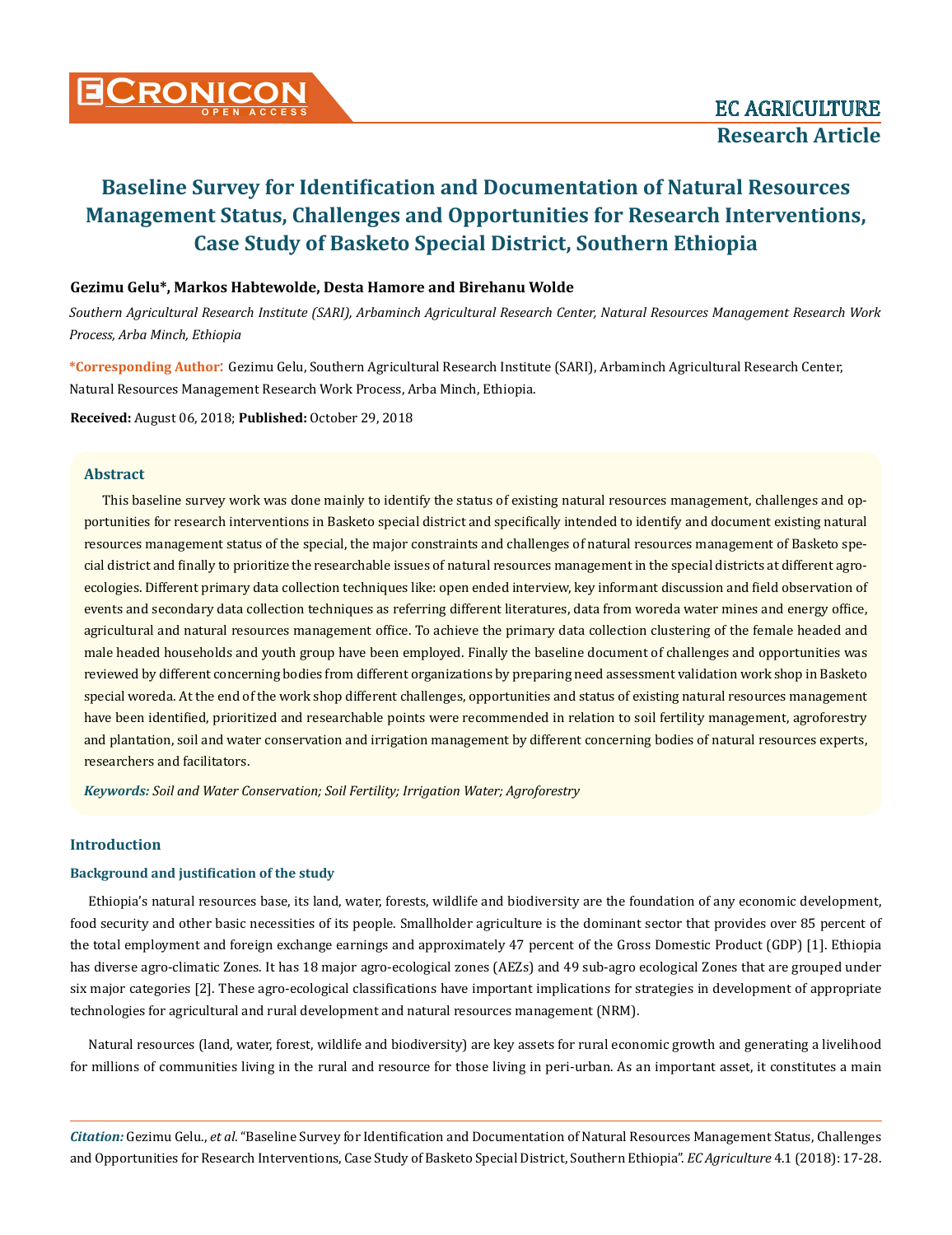Vehicle for investment, wealth accumulation and transfer between generations. In many areas of the world, appreciation of land with increased population density is also a source of corruption, land conflicts, and lack of transparency. For these reasons, the distribution of land and other productive assets will affect not only productive outcomes in rural areas but also the ability of the farming communities to make investments, and accumulate assets by improving productivity [2].

Adverse climatic change (a series of droughts) combined with rapid population growth, declining land holding size, growing landlessness, environmental degradation [3] subsistence and rain-fed dependent agricultural production have resulted in a growing problem of drought vulnerability and food insecurity in Ethiopia [4,5]. Continued attempts to expand cropping frontier would entail accelerated deforestation, natural resource degradation; ultimately falling yields [6].

Irrigation contributes to livelihood improvement through increased income, food security, employment opportunity, social needs fulfillment and poverty reduction. Increase in agricultural production through diversification and intensification of crops grown, increased household income because of on/off/non-farm employment, source of animal feed, improving human health due to balanced diet and easy access and utilization for medication, soil and ecology degradation prevention and asset ownership are contributions of irrigation [7].

Population increment has a negative impact on subsistence agriculture. As population grows most of the best land will be brought under cultivation first, and then the additional population would have to seek their livelihood by expanding into uncultivated, poorer lands [8]. Meanwhile there would be pressure to use existing cultivated lands more intensively and without respite. Cultivation in the marginal lands faces risks of diminished rainfall, less resilient soils, and a weakened population that might be more susceptible to disease [9,10].

Policy and legal issues that need further research and debate in relation to environmental and natural resources sustainable management include: (i) the inadequacy or ineffectiveness of environmental laws and procedures; (ii) redistribution of farm lands visa-vis the small land holding of the households and the pressure from the landless young rural communities; (iii) standardization of land valuation and compensation methods and procedures; (iv) using land rights as collateral for loans for investment; (v) institutional, technical and legal capacities of enforcing appropriate land use planning and proper uses. based on the land capabilities in a watershed approach; (vi) creating strong institutions and developing human and logistic capacity is required to create an efficient, affordable and sustainable land administration at the district and sub-district levels, the reality at Woreda and Kebele levels; and (vii) establishment of a research institute to address the problems on land administration and use to recommend solutions. The Basketo special woreda has very wide variety of natural resources, forest resources, soil and water bodies, but their vulnerability to the natural and human made factors are very high, and there is declining of soil fertility, due to soil erosion, compactness due to intensive ploughing without fallow system, crop rotation especially in high lands. There is high erosion duet to expansion of eucalyptus trees in very narrow agricultural land and leaving of farm lands to grazing due to infertility caused by high erosion in rainy season, there is also less practices of introduced soil and water conservation technologies in three agro ecologies, they do it by the enforcement of government rather than considering the role, on soil fertility improvement, ground water recharge increment, there is also across the slop plough of lands especially for the potatoes production (Focus group discussion). There are also less practices of irrigation as alternative sources in addition to rain fed agriculture in high lands of the special woreda. The special woreda has different types of agroforestry practices and trees species in different agro ecologies, but there is also no research interventions have taken place to reduce the alarming natural resources exploitation and production reduction due to soil infertility variation and irrigation practices and agroforestry system management (informal survey, research need assessment work shop and Key informant discussion).

So this study is mainly focus on identification and documentation of the major natural resources management practices, their challenges and opportunities for researches interventions, besides it also prioritizes the major challenges in soil fertility management, agroforestry practices, soil and water conservation and irrigation and water management of the district and puts the researchable issues for the future [11-13].

*Citation:* Gezimu Gelu., *et al*. "Baseline Survey for Identification and Documentation of Natural Resources Management Status, Challenges and Opportunities for Research Interventions, Case Study of Basketo Special District, Southern Ethiopia". *EC Agriculture* 4.1 (2018): 17-28.

18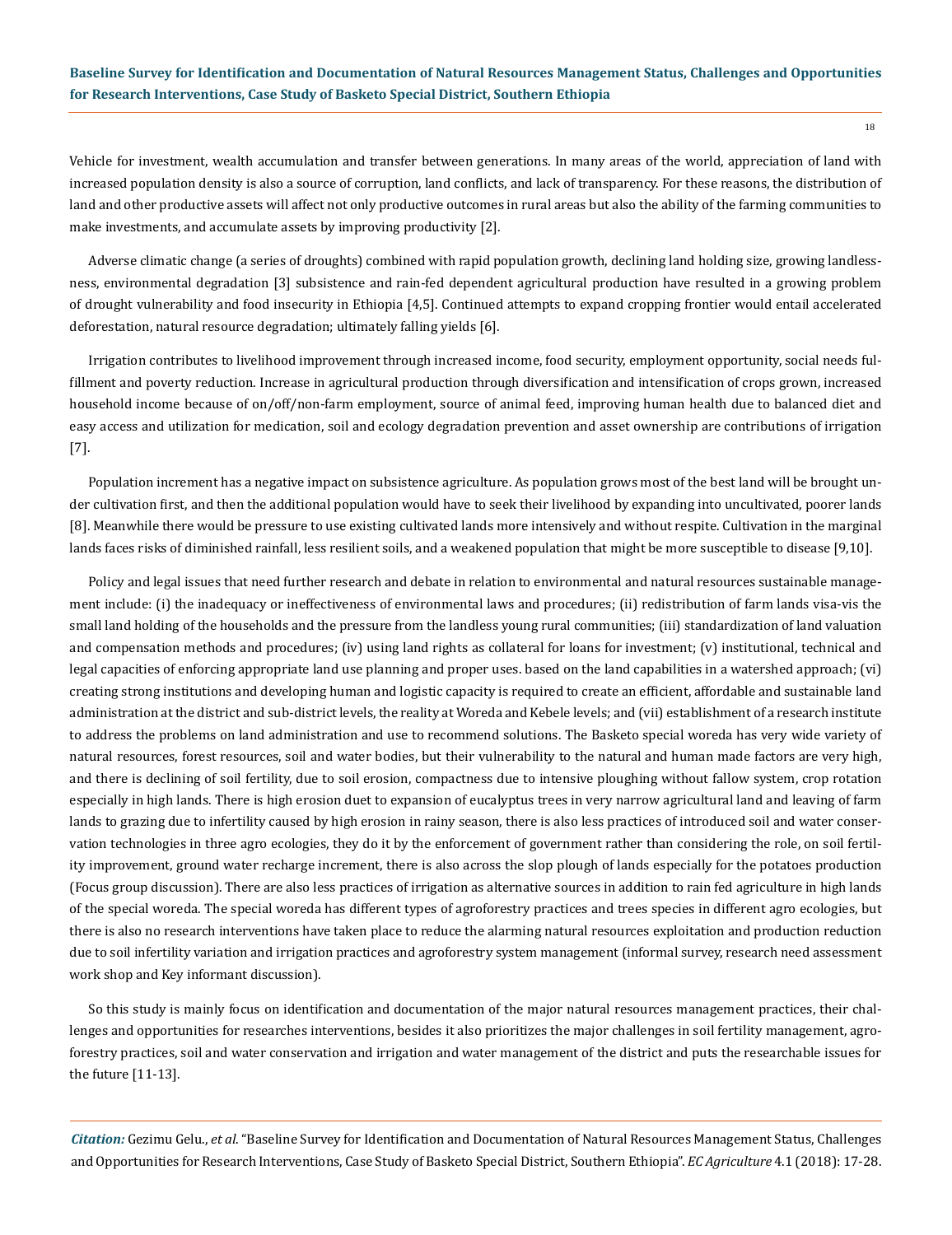# **Objectives of the Study**

- 1. To identify and document existing natural resources management status of Basketo special district.
- 2. To identify the major constraints and challenges of natural resources management of Basketo.
- 3. To prioritize the researchable issues of natural resources management in the districts at different agro-ecologies of the target areas in case of natural resources management and utilization.
- 4. To recommend appropriate researches to be conducted in each case of major natural resources management case.

## **Material and Methodology**

# **Description of the study area**

#### **General description of the study area**

The Basketo special district is found in Gamo-Gofa zone of SNNPR which is 310 km, 460 km and 626 km from Arba Minch, Hawassa and Addis Ababa respectively. Based on the 2007 Census conducted by the Central Statistical Agency of Ethiopia (CSA), this woreda has a total population of 56,689, of whom 28,532 are men and 28,157 are women. The four largest ethnic groups reported in Basketo were the name sake Basketo people (87.75%), the Wolayta (4.28%), the Amhara (3.73%), and the Konso (1.92%); all other ethnic groups made up 2.32% of the population. The altitude of the district is ranging from 780 - 2200 m.a.s.l.

#### **Topography of study area**

Topography is a major factor affecting irrigation, particularly surface irrigation. Of general concern are the location and elevation of the water supply relative to the field boundaries, the area and configuration of the fields and access by roads, utility lines (gas, electricity, water, etc.) and migrating herds whether wild or domestic. Field slope and its uniformity are two of the most important topographical factors.

Basketo special district is endowed with many rivers that are potentially good for small scale irrigation. However, undulating and rugged topography of the area made the rivers hardly accessible for surface irrigation. In some of the small scale irrigation schemes, problems linked with design of canals that bring water from the source (rivers) are lowering their performance and coverage.

#### **Climate**

Climate is a long period average weather condition of a defined geographical area. It is determined by altitude, latitude, prevailing winds, cloud cover, pressure and wind belts. Altitude is by far determinant factor for the spatial variation of weather and climate. Among the elements of weather and Climate, temperature and rainfall are important elements in determining the pattern of population settlement, the range of crops and vegetation that can be grown, soil formation processes and biodiversity and agro ecology of a given area [11]. The Climatic condition of the project area is very hot and there is no meteorological station to get climatic data of the project area. The project area is characterized by kola agro-climatic zone with shrubs and bushy vegetable types. The average annual rain-fall of the study district is 1200 mm (minimum 1000 mm and maximum 1400 mm) with minimum and maximum temperature of 15°C and 27°C respectively.

#### **Land use pattern**

The land use pattern of the command area is found to be combination of grass land, forest land, water body and woody land. The total land coverage of the district is 105,750.75 ha of which 19250 ha is covered by annual and perennial crops, 2,250 ha grazing land, 491.75 ha forest land, 103 ha water body, 566 ha bare land and 83090 ha others.

#### **Soil types**

The soil's moisture holding capacity, intake rate and depth are the principal criteria affecting the type of system selected. Sandy soils typically have high intake rates and low soil moisture storage capacities and may require an entirely different irrigation strategy than the deep clay soil with low infiltration rates but high moisture-storage capacities. Sandy soil requires more frequent, smaller applications of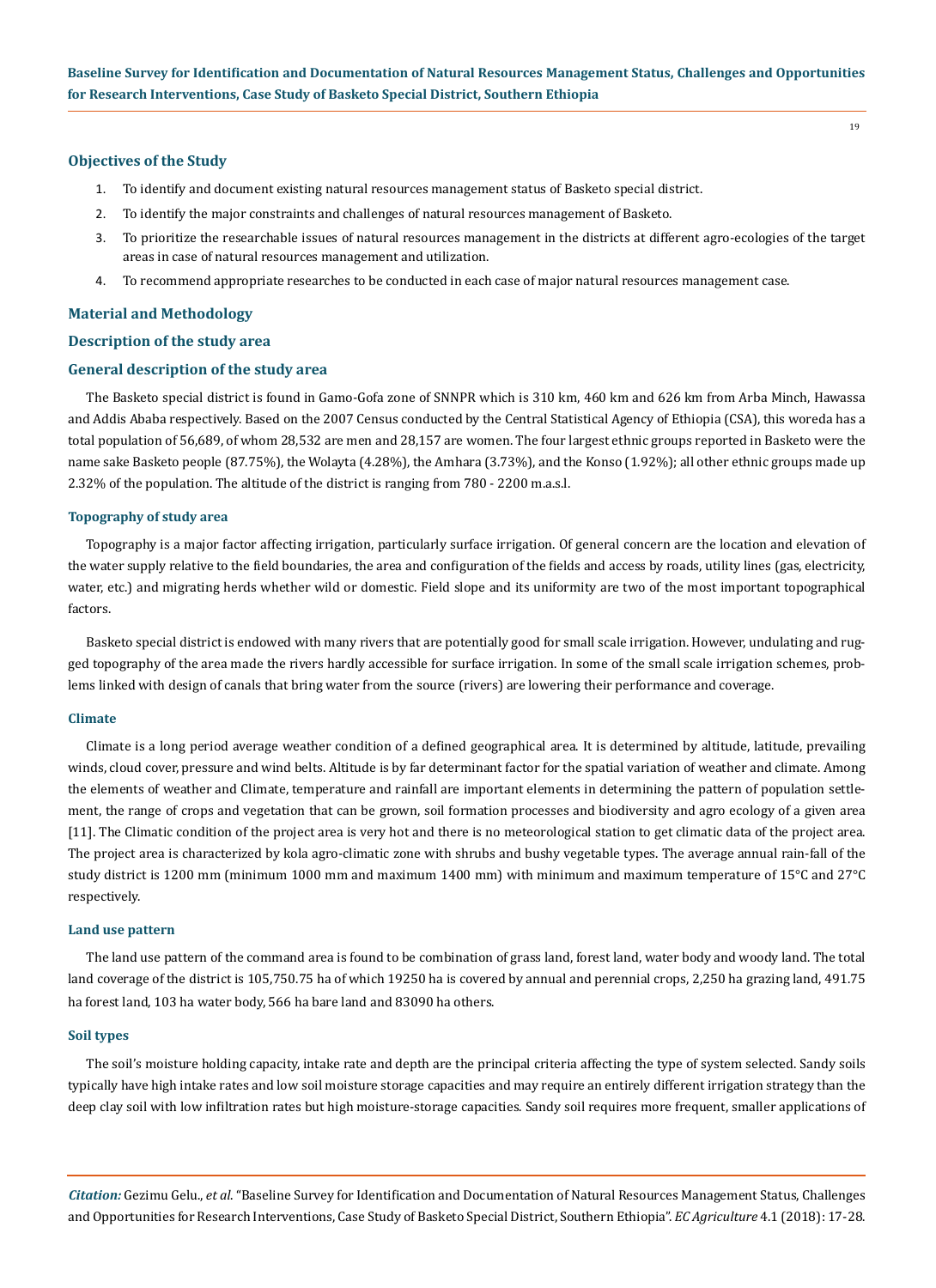water whereas clay soils can be irrigated less frequently and to a larger depth. The soils of the district classified as 18% clay, 52% loam and 30% sandy in all agro ecologies.

# **Methods of data collection**

The survey work included both a review of the literature on smallholder, agricultural and natural resources management, water and mine and energy offices of government field research. Both secondary and primary data were collected and used in this study.

#### **Secondary data collection**

The study started with brief review of the special woreda, Region and national policies, the policy and legal rights frameworks regarding irrigation, natural resources management, soil fertility and agroforestry practices The main sources of secondary data were published and unpublished documents. These included policy statements, proclamations and regulations, project appraisal documents, reports and past case study papers on natural resources management and challenges.

### **Primary data collection**

Primary data were collected using various instruments such as key informant interview using semi-structured checklist, group discussion, expert interview, unstructured questionnaire and field observation of events in the different concerns of natural resources management. Key informant interview was conducted to generate general understanding of the natural resources management, the major technical, institutional and natural challenges of natural resources management in the woreda. The key informant and open ended interview was done by arranging cluster of female headed, male headed and youth of different agro ecologies. Finally after the completion of primary and secondary data collection the validation work shop was prepared and the issues were seen prioritized by different concerning bodies of woreda, zone and different Non-governmental organizations experts. Around 25 female and 25male headed households and 25 youth were selected for the interview purpose in each agro ecologies (i.e. 25 youth, 25 female headed and 25 male headed households) were selected for key informant purpose the woreda, experts of agricultural offices and developmental agents of kebelles were used.



*Figure 1: Map of Basketo special district.*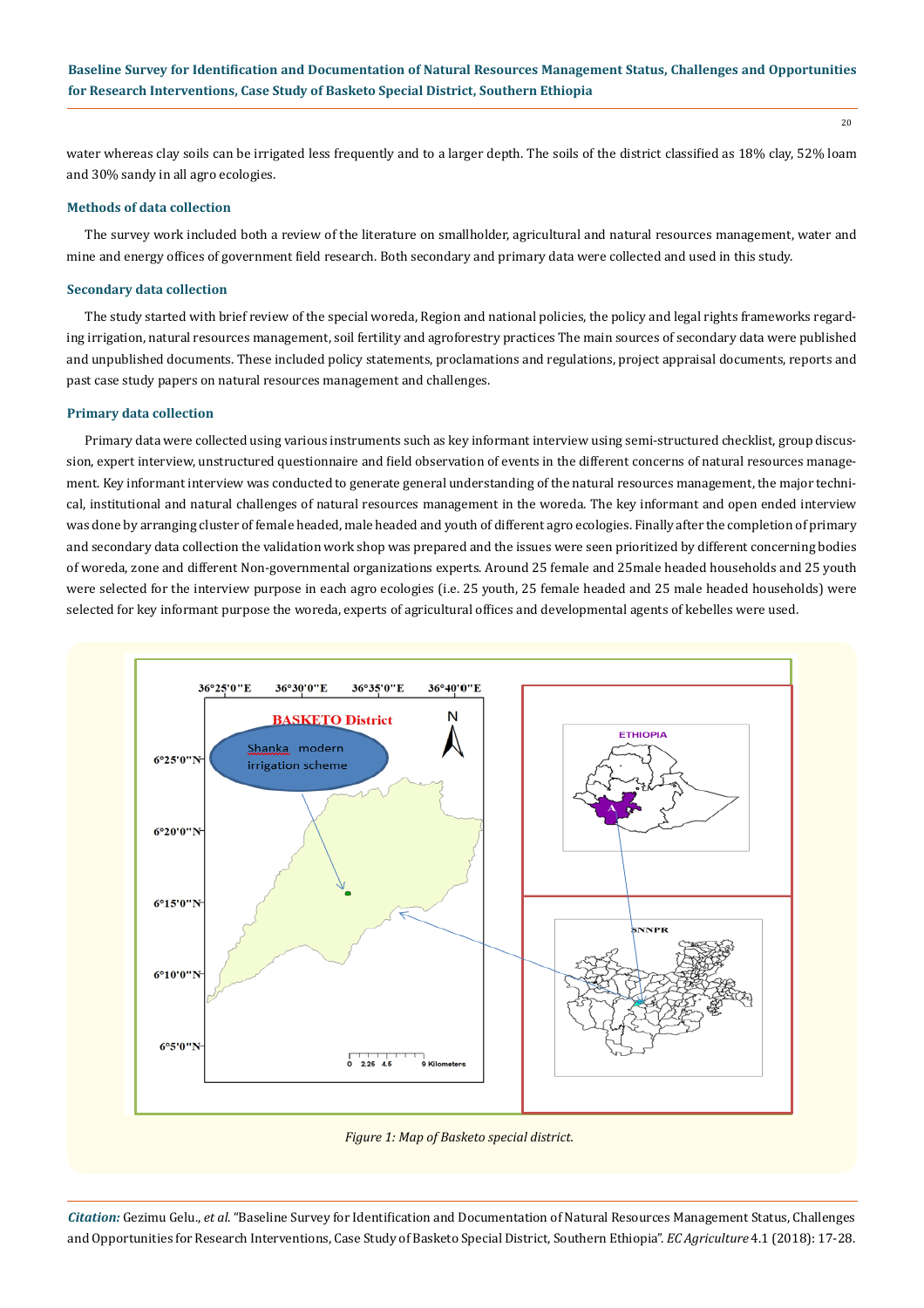## **Result and Discussion**

**The status of soil fertility, agroforestry, soil-water conservation and irrigation water management practices in high lands of Basketo Special woreda**

#### **Soil fertility management in highland of Basketo special district**

In this ecology the soil fertility status declines from time to time due high erosion and intensive farming system, the soli of the ecology is acidic as the respondents replied that hinder the crop productivity. The chemical as well as physical status of the soli is not identified. To escape from acidity problems farmers use deep plough by locally called as 'kaso' to but after one harvest the soil returns to its infertility status. They tilt soil up to three to four times but the yield still unsatisfactory. The farmers did not use any acidity reclaiming measures to over-come soil acidity; there is no practice of lime application and other organic fertilizers use. Farmers use farm yard manures around their garden, but did not apply across the wide farm lands, there is also gaps in use inorganic fertilizers, in terms of rate and ways of application.

#### **Major challenges in high land of Basketo special woreda**

- o Soil compaction during rainy season.
- o Drainage problem, during the time high rain fall occurrence, which in turn brings water logging.
- o Stunted growth of crops, like barely, wheat mainly and Faba bean to some extents.
- o Difficulty in plough time.
- o Limited use of organic fertilizers.
- o Absence of bio fertilizers.
- o No practice of compost use, in most kebelles.
- o No habit of lime use in extremely acidic soil.
- o Decline of soil fertility due to soil erosion and overgrazing.
- o Lack of soil and water conservation, due to this case highly removal of top fertile soil and fertility reduction.

#### **Soil and water conservation in highland of Basketo special district**

In this agro ecology of the woreda there are some biological and physical soil and water conservation structures, biological such as mulching of crop residuals, planting grasses which resist erosion in most hilly lands and physical structures like soil bunds, and micro basins in flat land, but constraints in this ecology is that there is degrading of land by high gully erosion main rain season and washing away of fertilizers and chemicals from the farm land, the plough system of community is not contour based, and which aggravates the soil erosion. And large range of land that is not rehabilitated in this agro ecology and the extents of erosion is high in farm land than that of communal land as high land kebelles' respondents implied.

# **Challenges in high land ecology**

- Erosion problem on communal and farm land.
- o Soil and nutrient loss through runoff.
- o Sever gully and sheet erosion.
- o over grazing and shallow frequent tillage.
- o Watershed practice is only on communal land but not private land.
- o Back filling of bunds.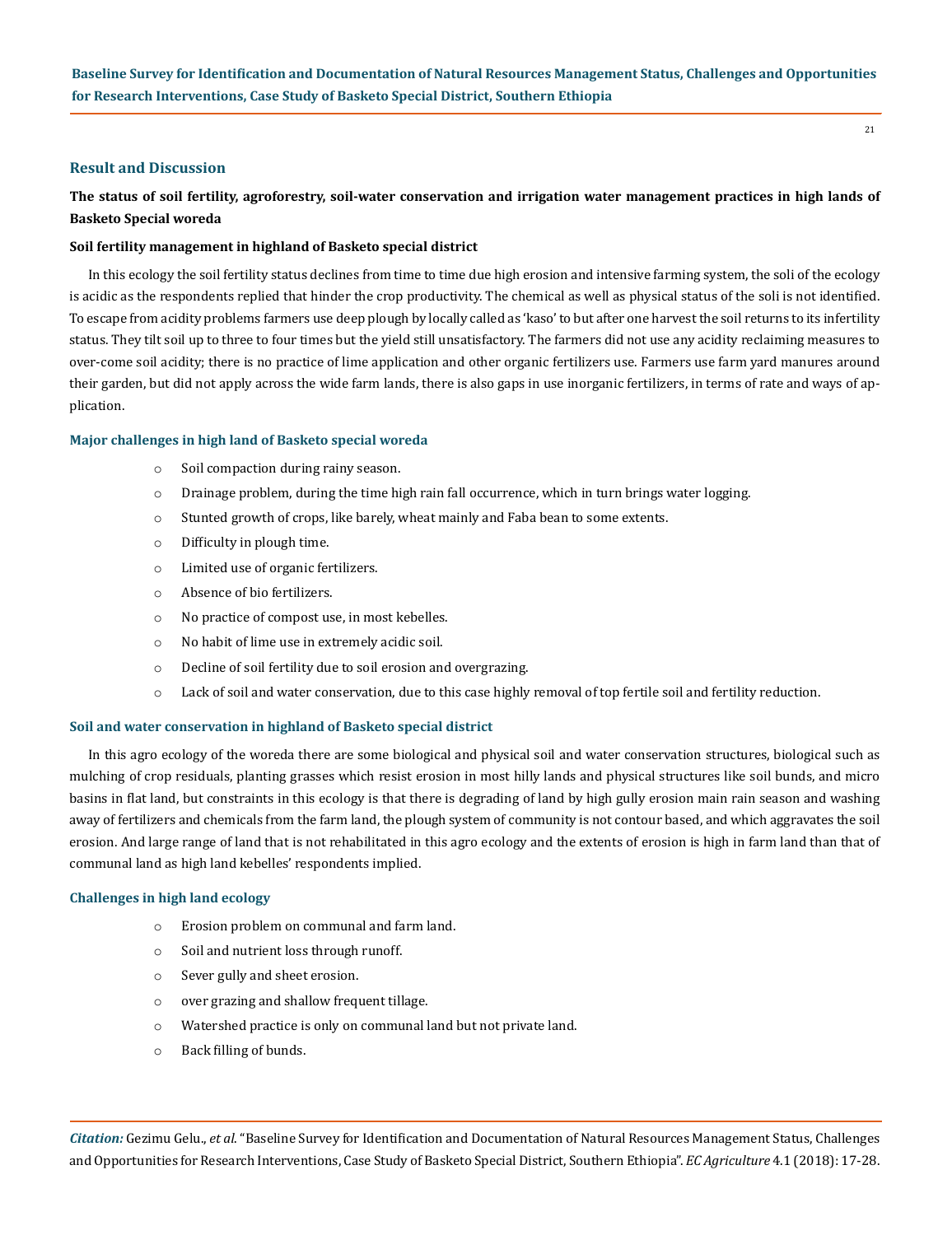- o Products and productivity of major crops are decline.
- o No habit of maintaining physical structures.
- o Lack of sustainability of constructed soil and water conservation structures.
- o Lack of awareness on water harvesting structures.

#### **Agro forestry and plantation forestry in high land of Basketo special woreda**

Tree species found in this agro-ecology includes *Croton macrostachyus, Prunus africana, Juniperus procera, Cordia africana, Ficus sur, Millettia ferruginea, Ficus vasta, Podocarpus falcatus* and "kalasho". From these species *Cordia africana, Ficus sur* and *Millettia ferruginea* have higher contribution in soil fertility improvement and better shading effect on coffee and korerima.

#### **Over all challenges in this ecology**

- o Lack of well-established nursery site for multipurpose tree species.
- o Lack of demonstration works that provide technical knowledge in FTC or other visitable areas.
- o Firing of limited forest resources.
- o Land degradation due to forest resources clearing.
- o Lack of characterization of multipurpose tree species advantages in clear manner.

### **Irrigation water management in high land of Basketo special woreda**

The sources for irrigation water here are springs and rivers and to some extent roof top water harvesting, which farmers use only for garden areas to produce onion, tomato carrot head cabbage and others. They irrigate by fetching and water mechanics for vegetables. there is one small modern irrigation scheme which called 'amo' irrigation scheme, from which farmers near to the scheme get advantages, this scheme gives services for limited number of house-holds near the scheme, the farmers are in challenge of water shortage even the scheme gives service throughout the year due to mismanagement of irrigation water at scheme and farm level, within this scheme farmer use furrow irrigation system. The rest of the farmers are out of the use of modern irrigation scheme.

# **Challenges in high land of Basketo special woreda**

- o No irrigation scheduling for major vegetables and other.
- o No wide application of Furrow irrigation system.
- o Lack of awareness on water harvesting technologies.
- o Lack of provision of motor pump for lifting of water.
- o No modern irrigation technology like drip irrigation.
- o Lack of modern irrigation scheme.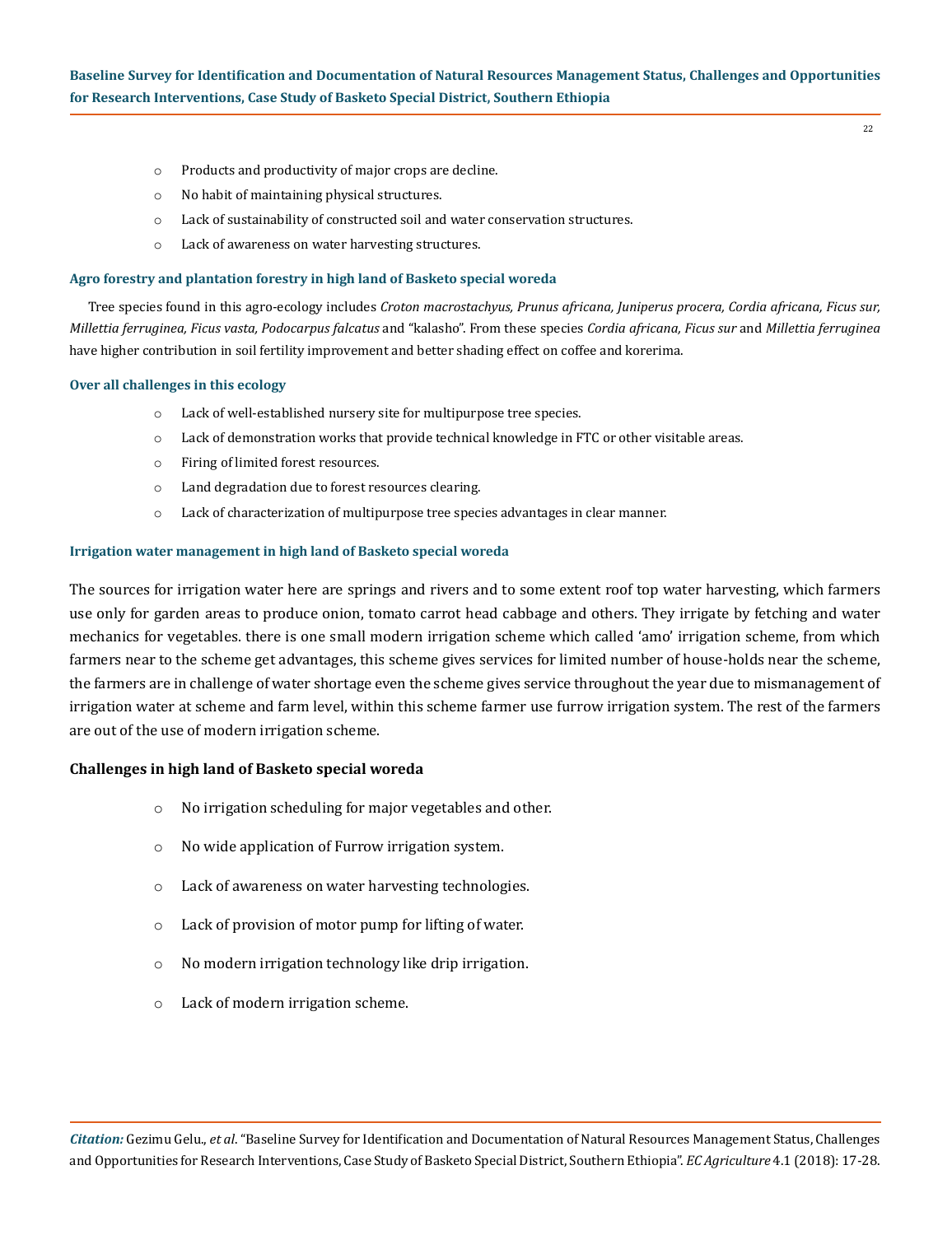# **The status of soil fertility, agroforestry, soil-water conservation and irrigation water management practices in mid land of Basketo Special woreda**

# **Soil fertility management in mid land of Basketo Special woreda**

The soil fertility status decreases, from time to time. Soil acidity problem to some extent occurs (no teff yield due to this problem). Soil characterization problem. Both soil physical and chemical properties are not determined. Low use of organic fertilizer like manure and other decomposed wastes in cereal production. And also not use recommended rate of organic fertilizers. No use of bio fertilizers.

- o Soil compaction during rainy season.
- o Drainage problem in some parts of the ecologies.
- o Stunted growth of crops like, teff and maize etc.
- o Limited use of organic fertilizers.
- o No practice of compost use.
- o Limitation of experience to intercropping, mulching, crop rotation in order to enhance soil fertility.

#### **Soil and water conservation in mid land of Basketo Special woreda**

This agro ecology of the woreda there are some biological and physical soil and water conservation structures, biological such as mulching of crop residuals, planting grasses which resist erosion in most hilly lands and physical structures like soil bunds and micro basins in flat land, but constraints in this ecology is that there is degrading of land by high gully erosion main rain season and washing away of fertilizers and chemicals from the farm land, the plough system of community is not contour based, and which aggravates the soil erosion. And large range of land that is not rehabilitated in this agro ecology and the extents of erosion is high in farm land than that of communal land as high land kebelles' respondents implied.

#### **Challenges in mid land of Basketo Special woreda**

- Erosion problem on communal and farm land.
- over grazing and shallow frequent tillage.
- Watershed practice is only on communal land but not private land.
- Back filling of bunds.
- No habit of maintaining physical structures.
- Lack of sustainability of constructed soil and water conservation structures.
- Lack of awareness on water harvesting structures.
- Inappropriate design and spacing of soil and water conservation structures (L, W, H) and slope.

#### **Agro forestry and plantation forestry in mid land of Basketo Special woreda**

In this agro-ecology, the coverage of plantation forest is around (20%), natural forest (50%), cultivated land (25%) and cultivatable land (5%). In this agro-ecology there are different tree species like *Juniperus procera, Prunus africana, Croton macrostachyus, Cordia africana, Podocarpus falcatus, Syzygium guineense* and kalasho. *Cordia africana* has high soil fertility improvement and economic contribution than others as respondents responded.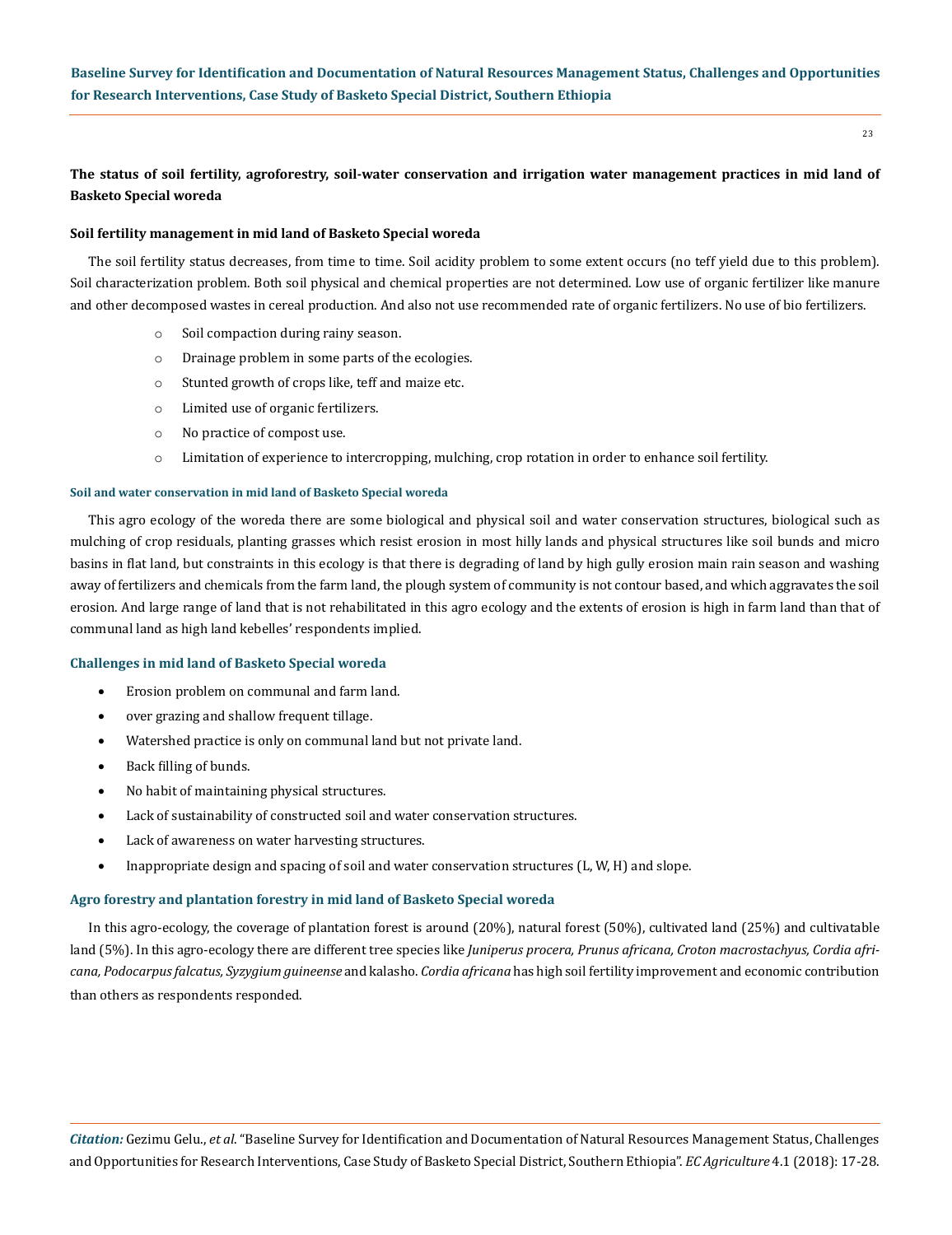# **Challenges in mid land of Basketo Special woreda**

- Awareness shortage on multipurpose tree spacing.
- Lack of well-established nursery site for existing species.
- Awareness gap on production and use of bamboo and other high land trees.
- • Shortage of awareness for communities in planting multipurpose trees with coffee and 'korirema' crops.
- • Knowledge gap on spacing of agroforestry trees which have the contribution for shading effect and soil ferity with coffee and "Korirema".

# **Irrigation water management in mid land of Basketo Special woreda**

the sources for irrigation water here are springs and rivers, farmers use mainly for garden areas to cultivate, onion, tomato carrot, head cabbage and others. They irrigate by fetching and water mechanics for vegetables. there is no modern irrigation scheme, from which farmers did not get any advantages of irrigation, this has high capacity to irrigation but still now no diversion work has been done scheme gives services for the farmers are in challenge of water shortage even the river could give service throughout the year due to, the rest part of kebelle's did not have any access to yearly flowing river and other opportunities, farmers in the vicinities have the intension to practice irrigation, because there is high variability of climate.

# **Challenges in mid land of basketo special woreda**

- No irrigation scheduling for major crops.
- Lack of provision of motor pump for lifting of water to lift up water from sources.
- No modern irrigation technology like drip irrigation for areas where there is in adequate rainfall distribution.

# **The status of soil fertility, agroforestry, soil-water conservation and irrigation water management practices in lowland of Basketo Special woreda**

### **Soil fertility management in low land of basketo special woreda**

As the farmers responded the soil has extent of cracking during dry season and compaction during wet season, the fertility status decreases from time to time as there exists rain fall shortage, there is high prevalence of weeds during onset of rain fall burning of cereal crops during flowering season, the use both organic and in organic fertilizer is very poor, the land is unsuitability to be plough by oxen and to clean the hoes, there is high drainage problems during rainy season.

#### **Major soil fertility management constraints in low land of basketo special woreda**

- o Mainly poor soil fertility.
- o Lack of awareness on preparation of organic fertilizers on farm lands.
- o No use of bio fertilizers and,
- o Lack of proper inorganic fertilizers recommendation for sesame and other cash crops.
- o Highly reduction of yield because improper management of soil and water.

#### **Soil and water conservation low land of basketo special woreda**

There is high erosion existence on this agro ecology due to, thus is due to sloppy features of the topography the extents of erosion is high in farm land than other forest covered lands. There are no indigenous soil and water conservation structures in this ecology, even

*Citation:* Gezimu Gelu., *et al*. "Baseline Survey for Identification and Documentation of Natural Resources Management Status, Challenges and Opportunities for Research Interventions, Case Study of Basketo Special District, Southern Ethiopia". *EC Agriculture* 4.1 (2018): 17-28.

 $24$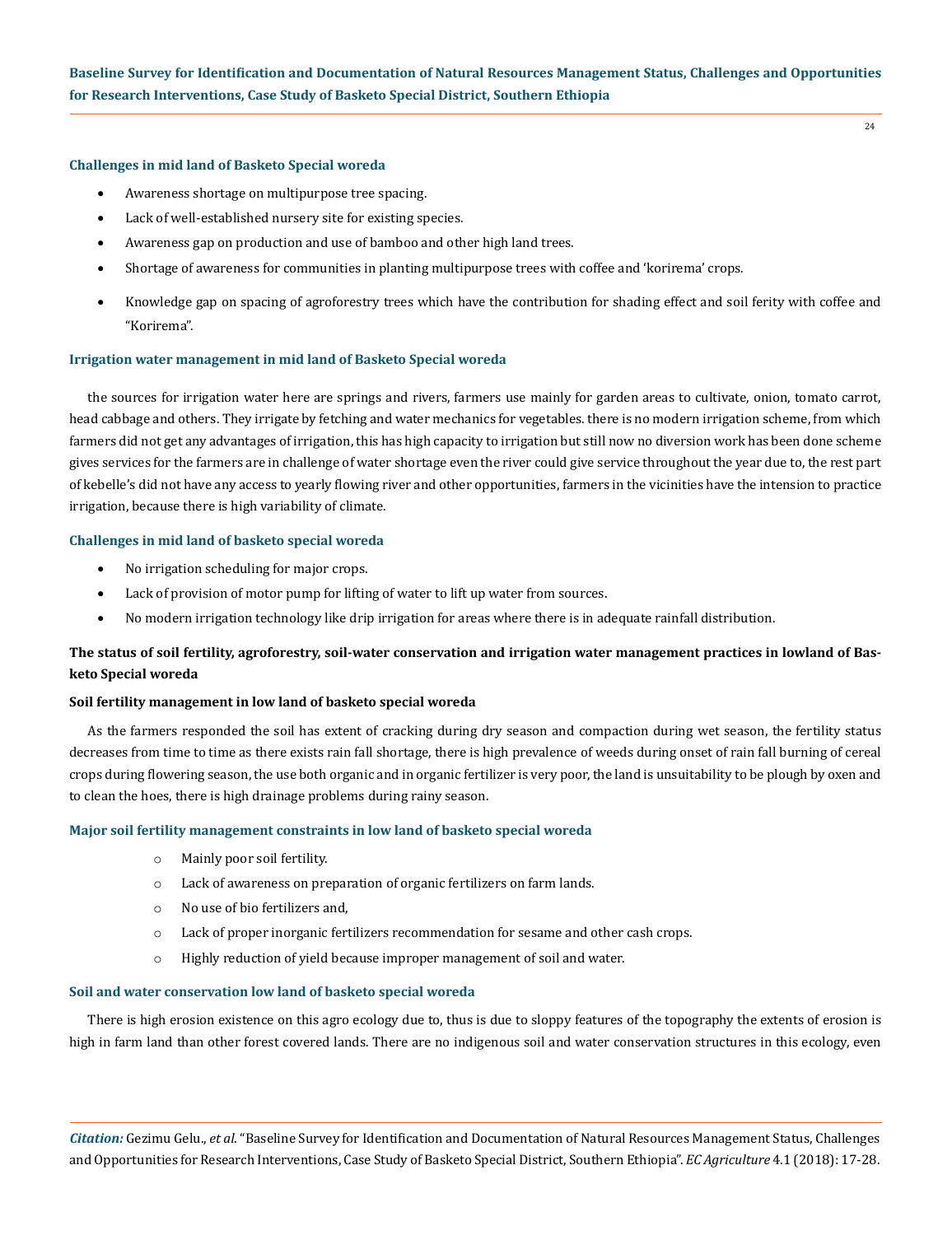the introduced also did not practiced in wide aspect, because the farmers practice shifting cultivation practices. They expose the land to sheet erosion and then developed to high gully erosion. In the areas almost all little to no biological soil and water conservation practices done by farmers.

# **Challenges in the low land ecology**

- Absence of water harvesting structures.
- Cracking and coursing property of the soil.
- Sedimentation and deposit effect on water bodies and farm lands.
- Lack of appropriately design of soil and water conservation structures in over grazed lands.
- High erosion occurrence from cultivatable lands but un-cultivated lands.
- No distribution of erosion resistant grasses by development agents and woreda agricultural office.
- Un sustainability of structures done by farmers due to soil cracking during dry seasons.

# **Agroforestry and plantation forestry low land of basketo special woreda**

In this agro ecology there high density of naturally existing tree species than planted by existing communities and the tree species have no more contribution for soil fertility management. The areal coverage of plantation forest is very low in this agro ecology. In the very low land areas of the district farmers cut and clear forest for fire wood and wood products purpose.

# **The major challenges in low land of basketo special woreda**

- o Deforestation and land degradation due to unwise use of existing forest resources
- o Firing of grasses and trees in winter season for agricultural production
- o Lack of nursery site for major trees in vicinities
- o Clearing of natural forest for timber, charcoal, firewood and household equipment

# **Irrigation water management in low land of basketo special woreda**

In this agro-ecology there high water potentials from there are, rivers flowing from year to year. but which are un accessible to the farmers, due to lack of pumping device, the farmers settled in the upper side the rivers and which cannot be accessed by gravity system. There is UN even distribution of rainfall across the ecology across the season. The farmers are exposed to food insecurity due to rainfall shortage and un-seasonal heavily rainfall occurrence in this consecutive three years. Almost all there is no irrigation practices across the ecology.

# **Challenges in low land of basketo special woreda**

- Lack of modern irrigation scheme in most kebelles, Except sanka irrigation scheme, which can irrigate around 120 ha (Angila-03 kebelle), this scheme was constructed by regional irrigation agency and maintained by AGP-I and again by AGP-II project, this irrigation is functional but the farmers are not practicing irrigation for major market oriented crops. There is also one diversion irrigation scheme in buna basa kebelle, which is intended to irrigate 500ha but it is not giving function to nearby farmers because its command area is out of dwellers settlement area, they cannot access water by gravity system.
- No pump supply from government or other non -governmental organization.
- No water harvesting practices, especially for dry spell.
- Even no pure drink water access, especially in Buna wolaita kebele.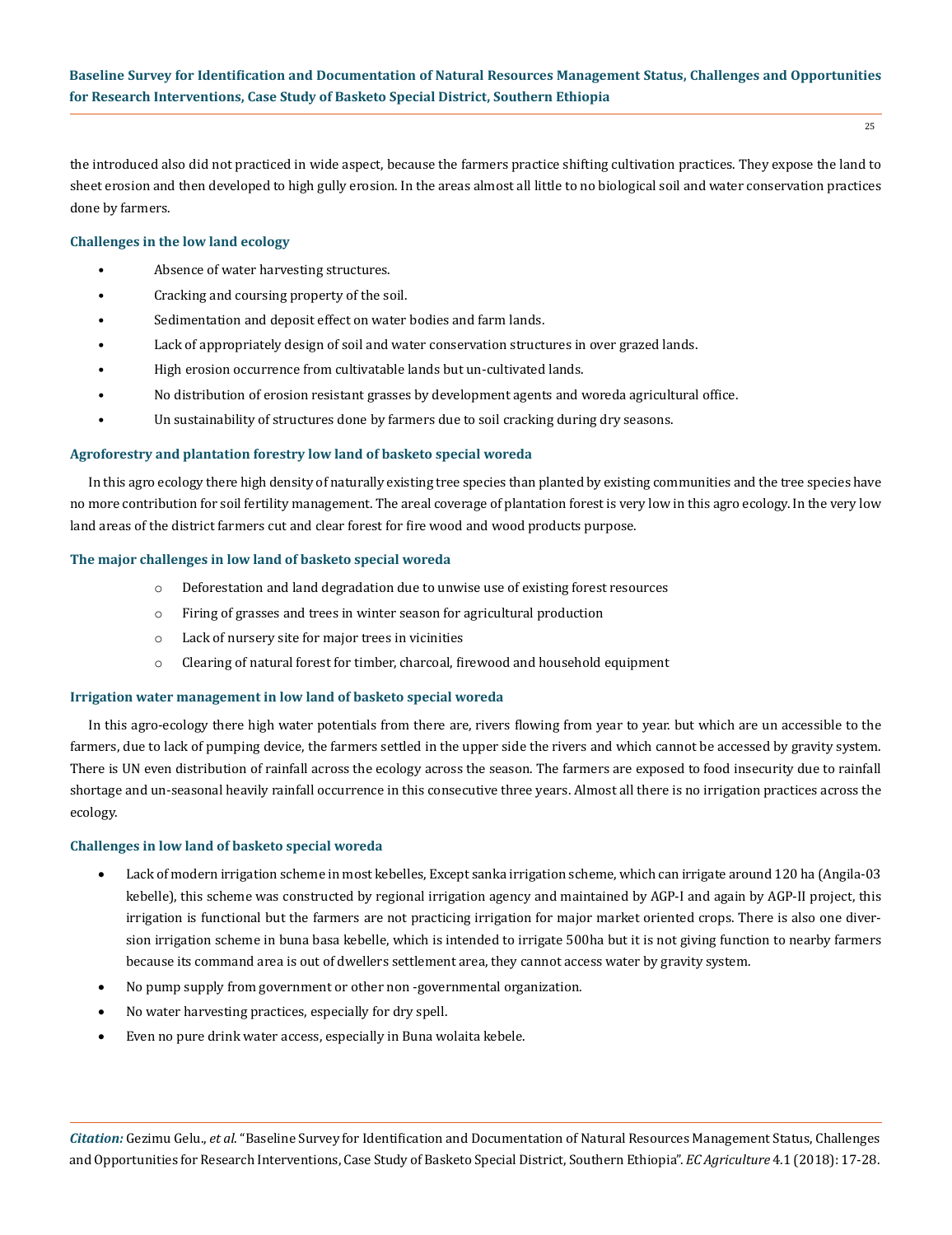26

#### **Conclusion and Recommendations**

# **Conclusions**

This study has been identified different opportunities challenges and existing natural resource management practices in Basketo special woreda and finally different prioritized the problems in relation to soil fertility management, irrigation water management, agroforestry and plantation forest practices and soil and water conservation concerns across three agro ecological zones of the woreda and has put the researchable issues in the following manner for interventions, across different agro-ecologies of the woreda different challenges and opportunities of natural resources management have identified and different researchable ideas of soil fertility management, soil and water conservation, irrigation water management and agro forestry and plantation forest have identified, documented and prioritized.

### **Recommendations**

**Research interventions suggested to be conducted in Basketo special woreda across different agro-ecologies:** These intervention points in each case were prioritized and recommended by preparing baseline survey result validation work shop in Basketo special woreda with different concerning bodies from woreda, zone, Researchers of different concerns from Agricultural Research Center, the following points were prioritized as the research proposals to be conducted across each agro-ecology of the woreda considering the identified challenges and opportunities in each ecology.

#### **Soil fertility management**

- Classification and characterization of soil chemical and physical properties and parameters of the area.
- Introducing of recommended blended fertilizers for major crops.
- Introducing of organic fertilizers preparation and application system to increase integrated use of organic and inorganic fertilizers use.
- Providing awareness creation training for farmers, woreda's experts and DA's on preparation of organic fertilizers.
- Developing of drainage improving technologies in the areas with drainage problems for improvement of vertisol.
- Acid soil management techniques for improving agricultural production and productivity based on the agroecologies.

# **Soil and water conservation**

- Rehabilitation of degraded lands by different factors, over grazing and erosion.
- Based on their agro ecology promotion different introduced agronomic and physical soil and water conservation measures.
- Promotion of integrated conservation agriculture and low cost gully and degraded land rehabilitation.
- Introduction of model water shed development program for enhancement of soil fertility.
- Creating awareness on maintenance of damaged soil and water conserving structures to increases their sustainability.
- Introducing different water harvesting technologies for low lands.
- Demonstration and Awareness creation on farm in-situ water harvesting practices.

#### **Agroforestry and Plantation forestry**

- Establishment of nursery for multipurpose tree in all agro ecologies.
- Introduction of agroforestry practices across coffee producing areas.
- Awareness creation on effects of deforestation and forest degradation on climate change.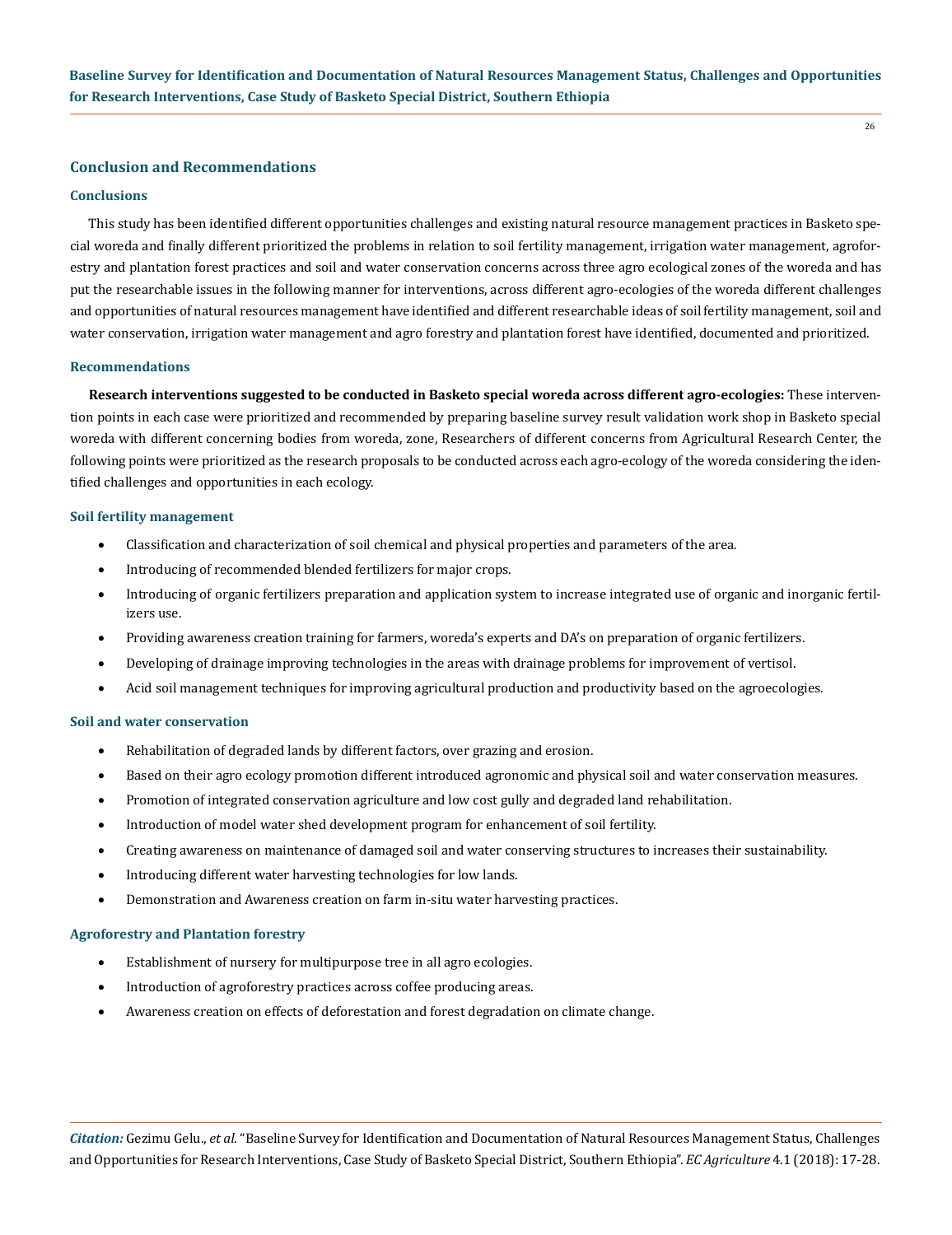# **Irrigation water management**

- Development of irrigation regime for major cereals, vegetables and fruits.
- Development of furrow irrigation system places where there is the practice of fetching and watering by can.
- Construction small scale modern irrigation schemes in the areas where there is no schemes, especially in the low lands with irregular features of rain fall distribution.
- Demonstration of water harvesting technologies (roof top water harvesting, hand dug well development).
- Awareness creation on contribution of motor pump for lifting of water and preparing ground for its provision.
- Promotion of pressurized irrigation technologies, especially drip irrigation for water scarce areas of low land with low cost water harvesting technologies like roof top water harvesting.

# **Acknowledgement**

First of all my precious thank to my almighty Jesus for his stepwise help and being with me up to completion of this work even in very rainy and sunny season.

Besides, my thanks to Basketo special woreda Agricultural and natural resources management officer, kebelles developmental agents, water mines and energy office for their materials and technical supports.

In addition my heartfelt thanks to Southern Agricultural Research Institute for its budget allocation, logistic provision and other support with collaboration of Agricultural Growth programme two (AGP-II). Finally I thank researchers of Natural resources work process.

# **Bibliography**

- 1. EEA and AAU. "Institutions, Resources and Development in Ethiopia: Proceedings of the Ninth Annual Conference on the Ethiopian Economy". Addis Ababa, Ethiopia (2005).
- 2. Ministry of Agriculture. Agro-Ecological Zones of Ethiopia, Natural Resource Management and Regulatory Department, Addis Ababa (2000).
- 3. [Hurni H. "Land degradation, famines, and resources scenarios in Ethiopia". In D Pimentel, \(ed.\) World Soil Erosion and Conservation,](https://www.researchgate.net/publication/279605109_Land_degradation_famine_and_land_resource_scenarios_in_Ethiopia)  [Cambridge University Press, Cambridge \(1993\).](https://www.researchgate.net/publication/279605109_Land_degradation_famine_and_land_resource_scenarios_in_Ethiopia)
- 4. Tassew Woldehana and Walter Eberlei. "Pro-poor Budgeting and the Role of parliament in the Implementation of PRSP in Ethiopia: GTZ and AAU: Addis Ababa" (2004).
- 5. AESE. "Food Security, Nutrition and Poverty Alleviation in Ethiopia: Problem and Prospects". Proceeding of the Inaugural and First Annual Conference of the Agricultural Economics Society of Ethiopia, Addis Ababa, Ethiopia (1995).
- 6. [Webb P and Joachim Von-Braun. "Famine and Food Security in Ethiopia: Lessons for Africa". John Wiley and Sons Ltd: England. The](http://www.ifpri.org/publication/famine-and-food-security-ethiopia) [International Food Policy Research Institute \(IFPRI\) \(1994\).](http://www.ifpri.org/publication/famine-and-food-security-ethiopia)
- 7. [Asayehegn K. "Negative impact of small-scale irrigation schemes: A case study of Central Tigray regional State, Ethiopia".](https://www.researchgate.net/publication/279206604_Negative_impact_of_small-scale_irrigation_schemes_A_case_study_of_Central_Tigray_regional_state_Ethiopia) *Agricultural [Research and Reviews](https://www.researchgate.net/publication/279206604_Negative_impact_of_small-scale_irrigation_schemes_A_case_study_of_Central_Tigray_regional_state_Ethiopia)* 1.3 (2012): 80-85.
- 8. [Adugnaw Birhanu. "Environmental degradation and management in Ethiopian highlands: Review of lessons learned". International](http://article.sciencepublishinggroup.com/pdf/10.11648.j.ijepp.20140201.14.pdf)  [Journal of Environmental Protection and Policy 2.1 \(2014\): 24-34.](http://article.sciencepublishinggroup.com/pdf/10.11648.j.ijepp.20140201.14.pdf)